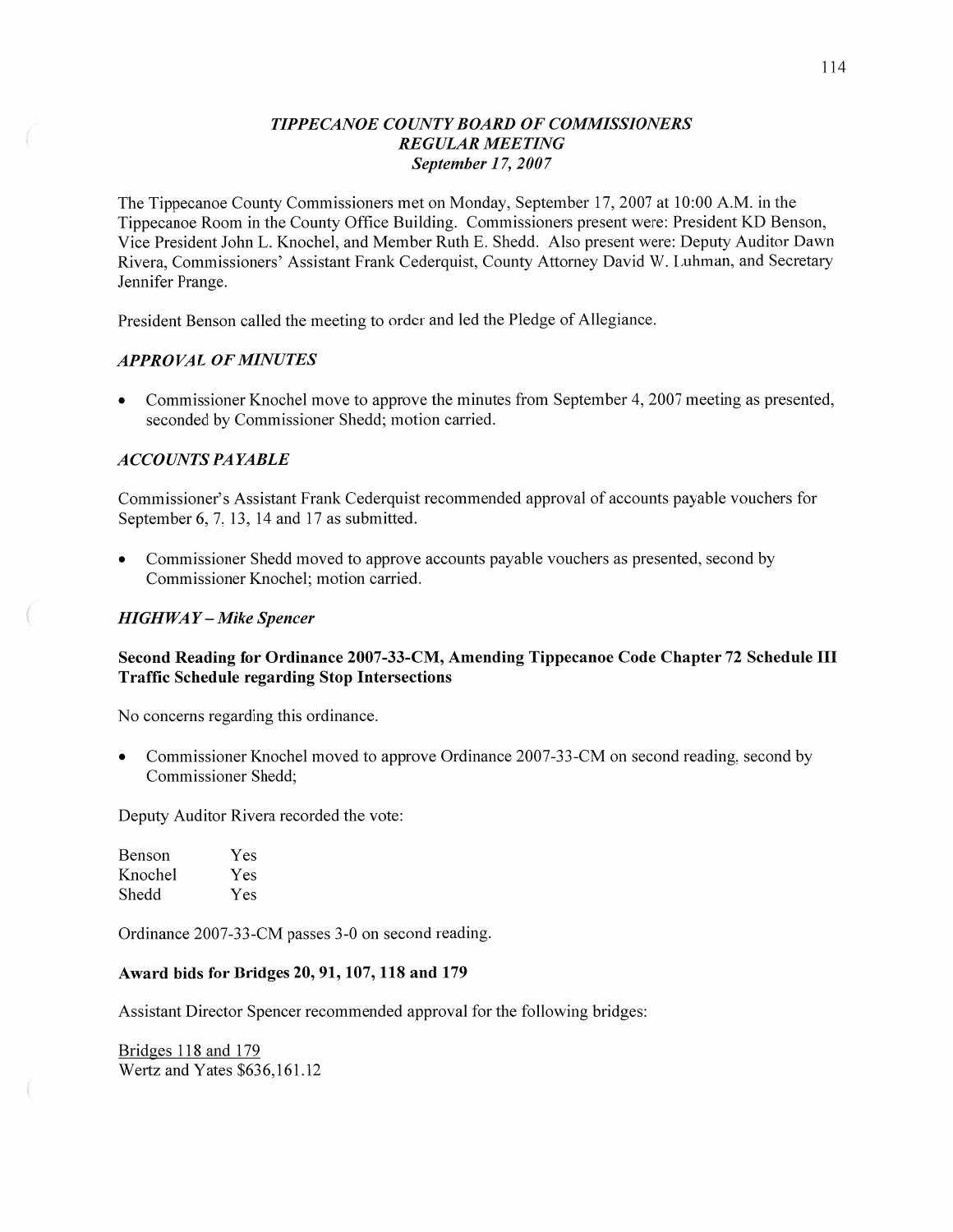Bridge 107 Wertz and Yates \$458,386.72

Bridge 91 Wertz and Yates \$358,973.68

## Bridge 20 Duncan Robertson \$5 **1** 5,3 78.00

**0** Commissioner Knochel moved to award the bridge contracts as presented, second by Commissioner Shedd; motion carried.

Change Order #1 from Reith-Riley for County Road 300W at US52 was recommended for approval.

Commissioner Knochel moved to approve Change Order #1 for \$37,852 from Reith Riley, second by Commissioner Shedd; motion carried.

Assistant Director Spencer presented a Utility maintenance Bond for approval from First Time Development Corporation in the amount of \$5,000 for work in the right-of-way

Commissioner Knochel moved to approve the Utility Maintenance Bond for work in the right-of-way for First Time Development, second by Commissioner Shedd; motion carried.

Construction Engineering Agreements were recommended for approval for bridges 107, 118 and 179 with H. Stewart Kline.

**0** Commissioner Knochel moved to approve the Construction Engineering Agreements for Bridges 107, 118 and 179, second by Commissioner Shedd; motion carried.

#### *YOUTH SERVICES UPDATE - Rebecca Humphrey*

Director Rebecca Humphrey discussed site selection for the Juvenile Facility. Publicly and privately owned sites were visited based on location, accessibility, acreage, esthetics, zoning, price, and probability of acquisition. She reported three possibilities were extensively evaluated to include: <sup>a</sup>privately owned property located on US 231 and SR 25, the former MailCode building, and an existing building on  $9<sup>th</sup>$ Street. The MailCode building presented expansion options and preliminary estimates proved considerable savings versus a new building. Director Humphrey requested approval from the Commissioners to further explore the feasibility of this building and determine the real cost of expansion and rehabilitation. She will also research traffic flow and public transportation services available and continue the facility development process. Director Humphrey suggested leasing with an option of purchase to further evaluate the possibilities of the center. While leasing the property, several youth services would be relocated to the building. **This** option will keep the county in line with the estimated timeframe of the youth center development.

Commissioner Benson reported members of the community are pushing the county to purchase an existing building and this would fulfill the request. Director Humphrey proposed the FOCUS, JAMS, and Juvenile Alternatives programs move to the new facility. Commissioner Knochel discouraged implementing a new tax to support this project. With all the other tax issues in the county, he encouraged exploring alternative funding in the budget.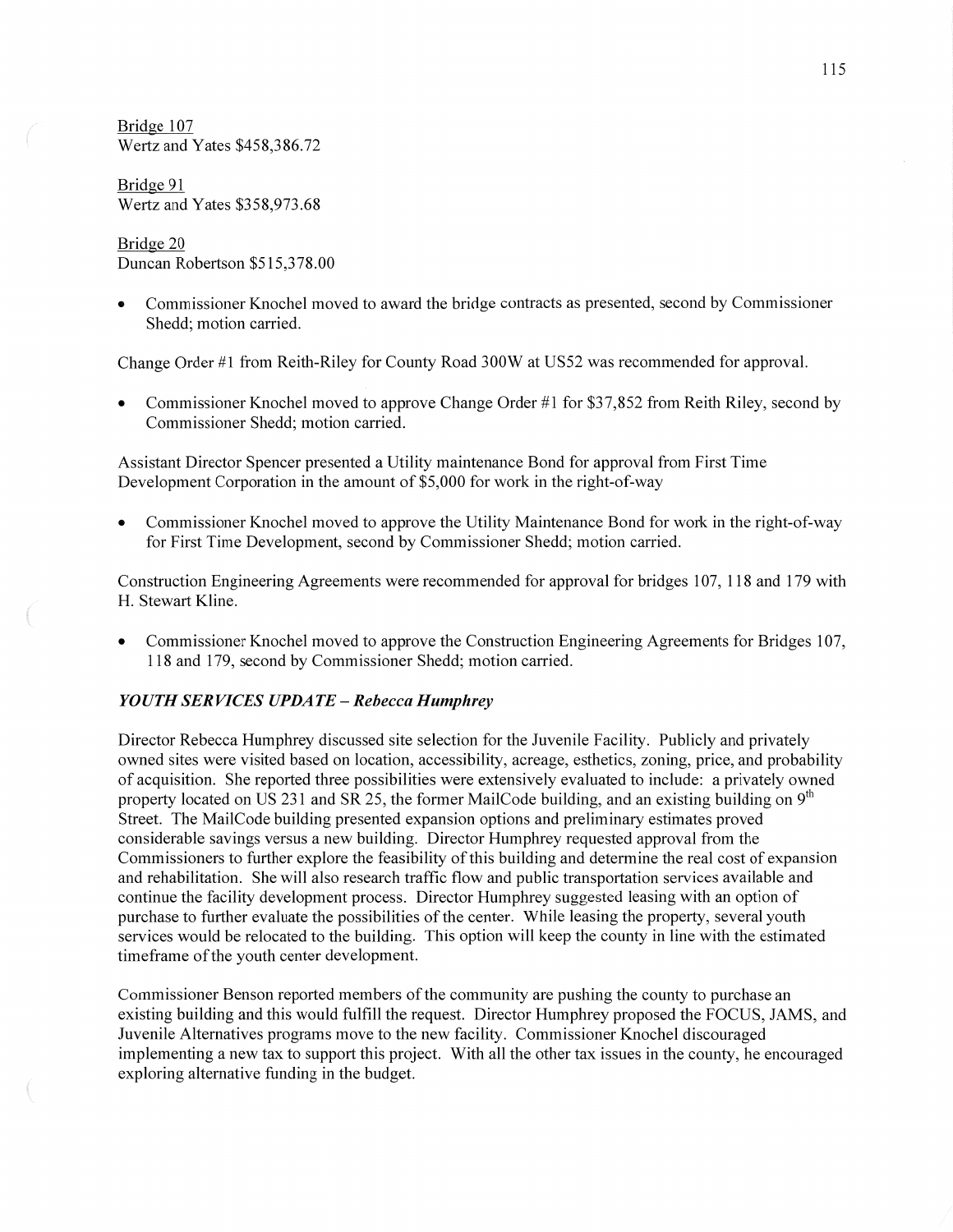**0** Commissioner Knochel moved to authorize Director Humphrey to pursue the lease on the MailCode building, second by Commissioner Shedd; motion carried.

## **FIRST AMENDMENT TO JOINT ECONOMIC DEVELOPMENT AGREEMENT**

The County Redevelopment Commission adopted **a** resolution amending their development plan for the McCarty Southeast Industrial TIF area. This amendment will include the following projects for both the city and the county. Both parties will agree that these projects will be paid from TIF proceeds.

County

- > Reconstruction/Widening 450 South from Concord Road to US 52
- > Reconstruction/Widening 430 South from 18<sup>th</sup> Street to Concord

*E* 

- Reconstruction of 350 South from **18th** Street to Concord VVVVVVV
- $\triangleright$  Reconstruction of Concord to US 52
- $\triangleright$  Install traffic signal at McCarty Lane and 500 East
- $\triangleright$  Development of the Burlowitz Park
- Extending Park East Boulevard
- $\triangleright$  Extending water main service near SIA
- $\blacktriangleright$ Water tower on County Road 430 South

Area Plan Commission Director Fahey confirmed these projects are supported by the various elements of the Comprehensive Plan.

**0** Commissioner Knochel moved to approve the first amendment to the Joint Economic Development Agreement, second by Commissioner Shedd; motion carried.

## **PROPOSED HOLIDAY SCHEDULE FOR 2008**

Commissioner's Assistant Frank Cederquist presented the proposed holiday schedule for 2008 calendar year. Commissioner Shedd proposed a half day on December 24, 2008.

Deputy Prosecutor Kristen McVey recommended the Prosecutor's office close on Lincoln's Birthday and Columbus Day along with the courts. She added with the fifty employees in the Prosecutor's office redeeming their two personal days each year for these holidays, the Prosecutor's office loses 100 days of productivity.

**0** Commissioner Knochel moved to approve the 2008 Holiday Schedule with the addition of a half-day off on December 24, 2008, second by Commissioner Shedd; motion carried.

Commissioner Knochel recommended investigating the closure of the courts on Lincoln's Birthday and Columbus Day to decide on closing the entire coutthouse.

## *ADOPTION* OF *T* RA VEL *POLICY*

Commissioner's Assistant Frank Cederquist presented the travel policy. The following topics were discussed: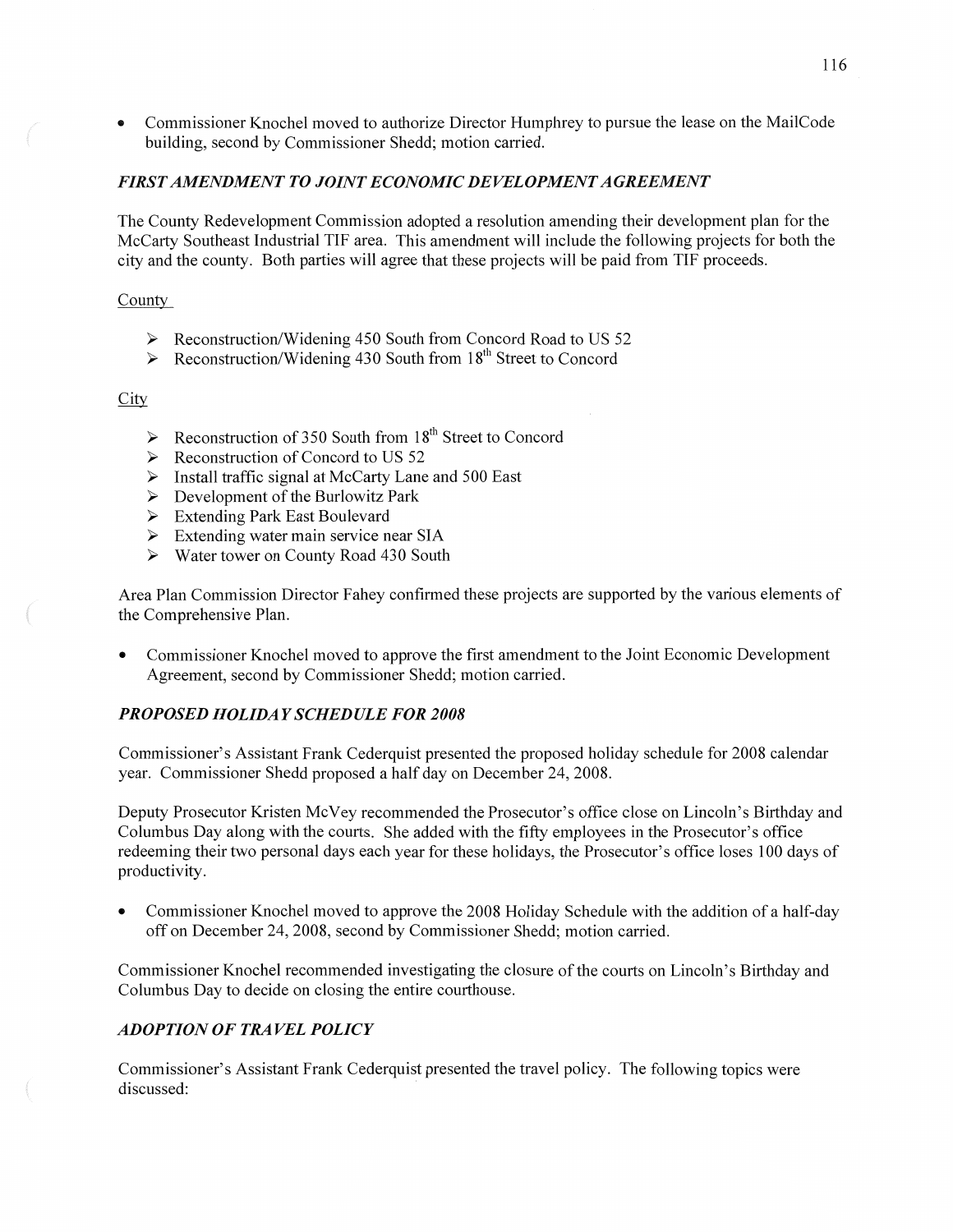- $\triangleright$  Travel outside Indiana should be pre-approved (unchanged)
- $\triangleright$  Guest/family accompanying family outside Indiana (unchanged)
- $\triangleright$  Mileage rate (unchanged) VVVVVV
- $\triangleright$  Individual authorization for travel reimbursements (unchanged)
- $\triangleright$  Meals (unchanged)
- Travel Expense Reports (change "all travel expense reports and claims submitted to the auditor  $\blacktriangleright$ within 30 days of travel" to "it is recommended all travel expense reports and claims submitted to the auditor Within 30 days)
- $\triangleright$  Meals/Snacks (unchanged)
- $\triangleright$  Meals reimbursed for same day travel (unchanged)

Attorney Luhman suggested the commissioners include "alternative travel arrangements that are preauthorized by the county".

**0** Commissioner Knochel moved to approve the travel policy with the changes discussed, second by Commissioner Shedd; motion carried.

## **APPOINTMENT TO THE COMMON WAGE BOARD**

**0** Commissioner Knochel moved to appoint Dave Lahr to the Common Wage Board for Purdue University, second by Commissioner Shedd; motion carried.

## *UNFINISHED/NEW BUSINESS*

None

## *REPORTS* ON *FILE*

Mail & Duplicating Veteran's Office County Community Corrections Board

## *PUBLIC COMMENT*

Forrest Crawford **—** 4670 East 500 North, Crawfordsville — Mr. Crawford presented petitions from friends and family of the victims killed on County Road 700 East and State Road 28 intersection. The petitioner's are requesting rumble strips be installed to warn travelers of the upcoming intersection. He has contacted the Indiana Department of Transportation requesting an investigation for the area.

Mike Parks from the Highway Department reported "STOP AHEAD" signs are located on 700 East and the department has plans to further investigate the situation.

Mike Crawford — 4670 East 500 North, Crawfordsville — Mr. Crawford reported the Journal and Courier confirmed 1100 cars on average travel County Road 700 East daily. He also noted County Road 700 East is traveled frequently by residents of Crawfordsville traveling to Lafayette.

**0** Commissioner Knochel moved to accept the petitions made on behalf of the friends and family of those killed on County Road 700 East and forward to the Highway Department, second by Commissioner Shedd; motion carried.